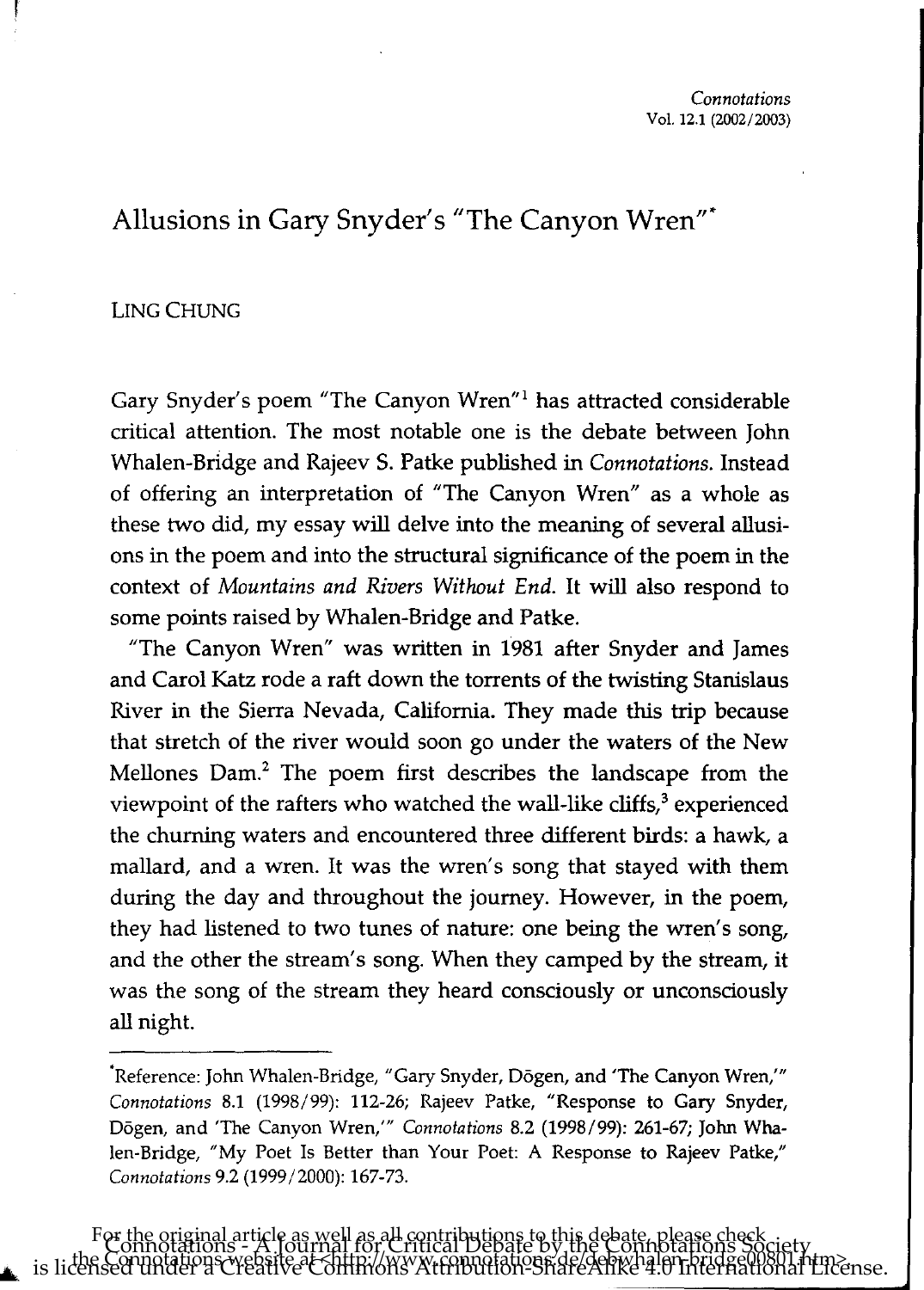When Snyder dealt with the essence and the metaphysical transformation of the water element, he employed neither allusion to English nor to American literature. Instead, he cited quotations from Chinese and Japanese writers: a great Chinese poet, Su Shih (alias Su Tung P'o 1036-1101), and a Japanese Zen master, D6gen Eihei (1200-1253). I think the reason why these two writers were chosen is that not only had both written beautiful lines permeated with a Zen flavour, but also that Snyder was fully aware of the relationship between these two writers, in that D6gen had looked for spiritual guidance in Su Shih's work. Snyder quoted Su Shih's lines in his essay "The Old Masters and the Old Women: Foreword to S6iku Shigematsu's *A Zen Forest,"* "Valley sounds: / the eloquent / tongue-- / Mountain form: *I* isn't it *I* Pure Body?" and pointed out that "This is part of a poem by Su Shih. The Japanese master D6gen was so taken with this poem that he used it as the basis for an essay, *Keisei Sanshoku,* 'Valley sounds, mountain form'" *(A Place* 104). No wonder in "The Canyon Wren" Su's lines were placed before Dōgen's. Snyder adequately rendered the title of Su Shih's poem *"bai-bu hang"* as the "Hundred Pace Rapids" and translated one of its lines (Su 891-92) as: "I stare at the water *I* it moves with unspeakable slowness" *(Axe* 111). A literal rendering of the Chinese line by Su Shih should read: "I turn back to watch this water. It flows extremely slow and easy." Snyder's rendering of the line as "I stare at the water" has omitted the act of "turning back."

This omission may be due to the fact that the mind of the persona in "The Canyon Wren" did not travel across extensive time and vast space, so there is nowhere to "turn back" from. On the other hand, the imagination of the persona in Su Shih's poem soared as the persona and his friends sped down the torrents of the river. In fact, his imagination traveled from Xu Zhou<sup>4</sup> in southern China to a northern foreign country, Korea, and then returned seven hundred years to the fourth century to visit the bronze camels that had guarded the Lo Yang palace in central China. Here Su Shih referred to an allusion of So Jing in the "Biography of So Jing," an official in the fourth century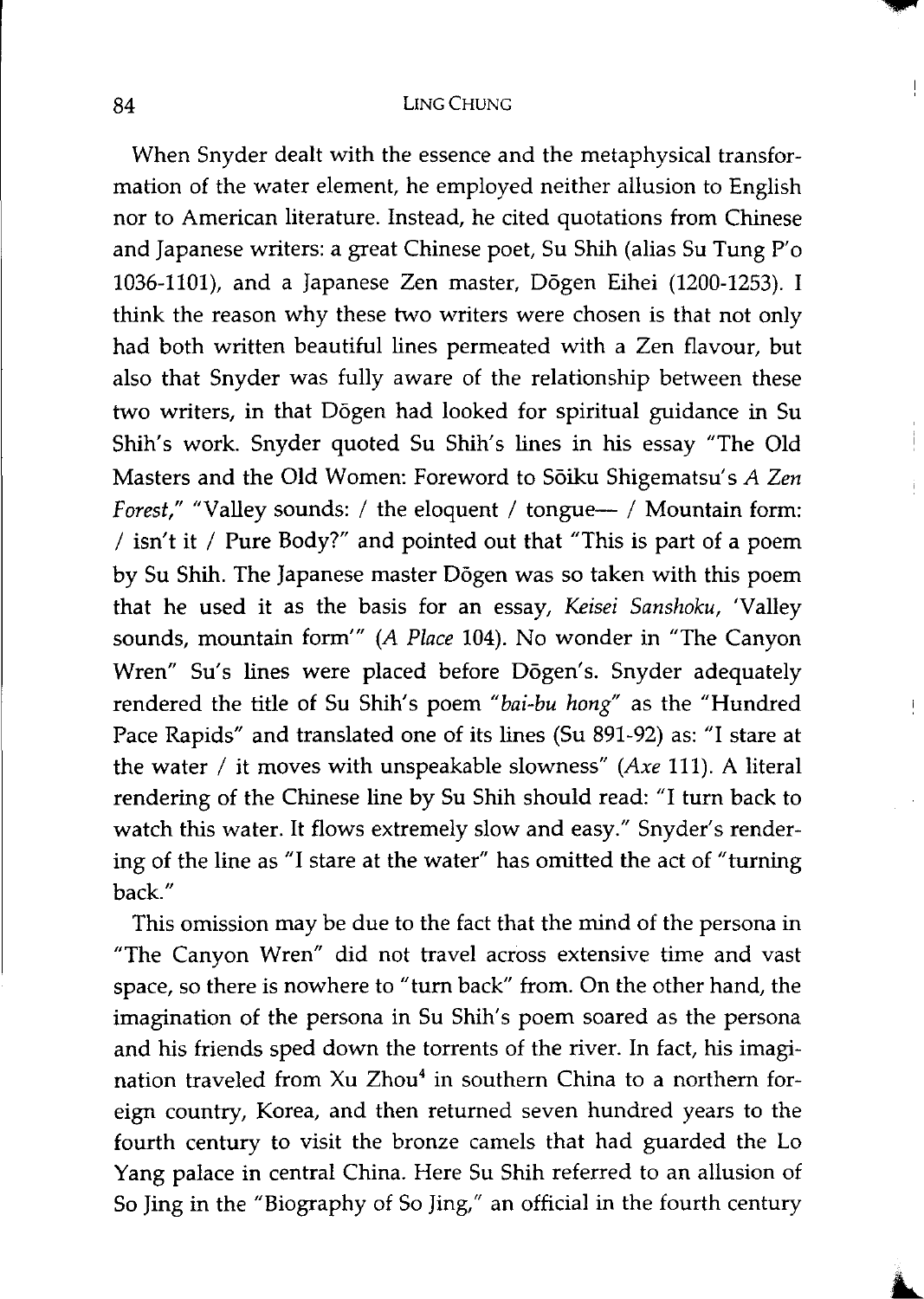who had predicted an oncoming rebellion, and prophesied that thorns would bury the bronze camels and the palace *Uin Shu, juan* 60, p. 22) .. It is only after Su Shih's imagination had traveled across a vast terrestrial space and through seven hundred years that the swift rapids would look" slow and easy."

Space and time in Snyder's poem do not expand as much as those in Su Shih's, nor is there a quasi-shamanistic journey of flight like that in Su's, for the space covers only a short stretch of Stanislaus River in the Sierra Nevada and the time returns a little over one hundred years to the period of the Gold Rush. Thus, the space and time continuum in Snyder's poem is far more limited in scope than Su Shih's. However, Snyder's poem carries its own touching power by presenting a strong contrast between the experience of the objective reality and different visions of that reality. In other words, the torrent image of the Stanislaus River is set against Su Shih's and Dōgen's visions of slow-moving water: Su Shih's vision being "I stare at the water. / It moves with unspeakable slowness" while Dōgen's being "mountain flow / water is the palace of the dragon / it does not flow away" *(Axe* 111). Here Snyder presents the different perspectives of two Far Eastern men of wisdom to form a multilateral dialogue on the perception of the water element.

This poem, similar to the *"bai-bu hang"* by Su Shih, demonstrates an attempt to widen one's perspective. Su Shih's vision can indeed be used to mirror the torrential water of the Stanislaus River. In the future, after the filling of the Mellones Dam, it goes without saying that the water in the reservoir will move "with unspeakable slowness." Dōgen's seemingly illogical statement-" mountain flow"makes sense if one shifts one's perspective. If one views the change in the mountain form from the angle of the cosmic continuum, the corrosion takes effect so swiftly that the mountains would flow away in a blink. Rajeev Patke points out correctly that beneath Dōgen's lines lies the concept of mutability: "mountains might appear emblems of fixity, but in a world where nothing stays unchanged, their slow progressive alternation is like a flowing away" (263). And from the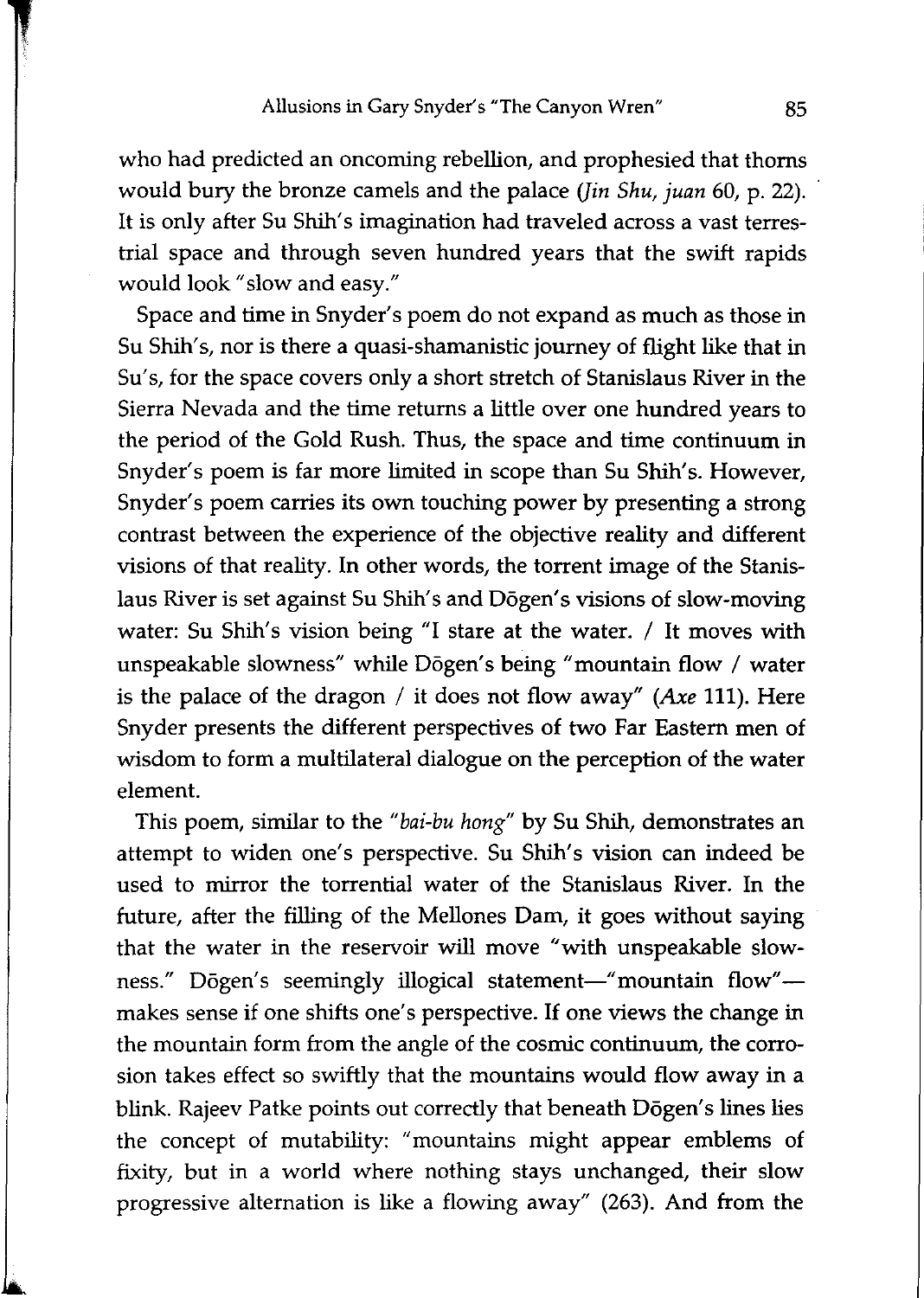viewpoint of the creatures living in the river such as the fish and dragons, the water that surrounds them certainly "does not flow away," just as human beings would feel that the air around them does not flow away though in actuality the particles of air always do. In other words, one can enlarge one's perspective by striving to empathize with the minds of other men or of other species. By adopting the visions of two men of wisdom, Snyder presents the perspectives of the future, of the cosmic, and of other species, which enables one to contemplate a northern American landscape. These two quotations are interpreted by some critics as revealing moments of enlightenment. Leonard Scigaj thinks they offer the reader the experience of the "self and lived environment as a single totality flowing through the succession of temporal moments" (133) while Rajeev Patke views them as the revelation of "transcience" and mutability, two crucial Buddhist concepts, and that of "the resolution" of the "paradoxes" (263). Furthermore, when the quotation from a great Chinese poet is juxtaposed with that of a sagacious Japanese Zen master, the water undergoes metamorphosis: the speed of the water is changed from swiftness to slowness, or even to almost a standstill. These two quotations can serve to break human obsession with the logicality of our cognition, especially the cognition of speed and fluidity. Aesthetically, the multifaceted imagery of water, from the turbulent white sprays and spumes to the crystal still water, is presented lucidly and beautifully throughout the poem.

This poem also touches upon a historical, archaeological issue in the early 1980s: quite a few historical sites of the Gold Rush were about to be sunk to the bottom of the Dam. The China Camp<sup>5</sup> is one among many historical sites of the Gold Rush along the Stanislaus River. The image of the stone piles at the camp not only denotes an embodiment of the Chinese laborers' contribution to the development of California's history but also an integral part of the Sierra Nevada landscape. The place where the persona and his friends, who are white Americans, "sleep all night long by the stream" is exactly where the Chinese miners slept more than a century ago. The palimpsest of today's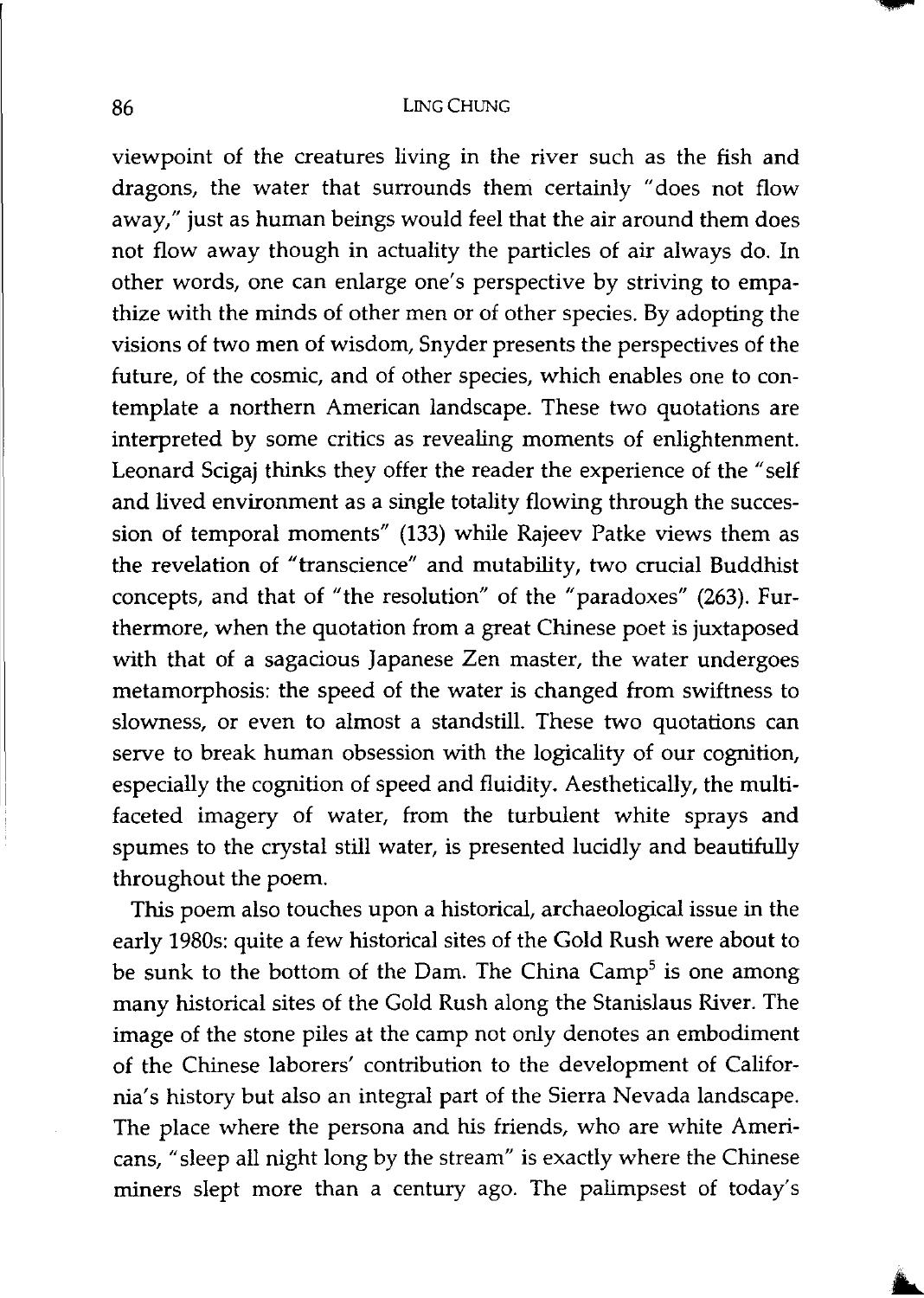American campers over the Chinese miners coincides with the essence of water that looks flowing and yet still, is changed and yet unchanged.

There is another Chinese literary allusion hidden in the last lines of "The Canyon Wren": "These songs that are here and gone, / Here and gone, / To purify our ears" *(Axe* 111). On the surface, "these songs" that can "purify" the ears could refer to the wren's song and the verses by Su Shih and D6gen, but they could also refer to the sound of the stream. When Snyder and his friends camped by the stream, it was the song of the stream that picked up the wren's as it roosted at night. These two songs of nature on the American continent give the poem a sense of unity and continuity. The unobtrusive allusion of "to purify our ears" can be traced to a poem by Han Shan (seventh century) that Snyder translated around 1955, twenty-six years before "The Canyon Wren" was written. The last two lines of no. 12 of the "Cold Mountain" poems rendered by Snyder are as follows "Today I'm back at Cold Mountain / I'll sleep by the creek and purify my ears" *(A Range*  38). Han Shan, in turn, alludes to the words of Sun Chu (218-293), who, when he decides to become a recluse, says in the "Biography of Sun Chu" that "I would pillow myself on the stream, for I'd like to cleanse my ears" *Uin Shu, juan* 56, p. 19). Thus, the last line of Snyder's "The Canyon Wren" makes a covert allusion which once uncovered, will furnish much meaning relating to the noble minds of ancient Chinese hermits. What the Chinese hermit refused to hear by cleaning his ears with the song of the stream were the shouts and quarrels stemming from the human greed for power, fame and wealth. Similarly, Snyder believed that songs of nature could purge one's ears and fend off polluted language such as that of commercial and industrial expansionism, which is spurred also by human greed.

Interestingly, John Whalen-Bridge thinks there is more Chinese cultural content in "The Canyon Wren": the word "wren" is a homophony of a Chinese character "ren" which means "a human being." According to him, what human beings believe to be solely their superior endowment could also be owned by other species like birds.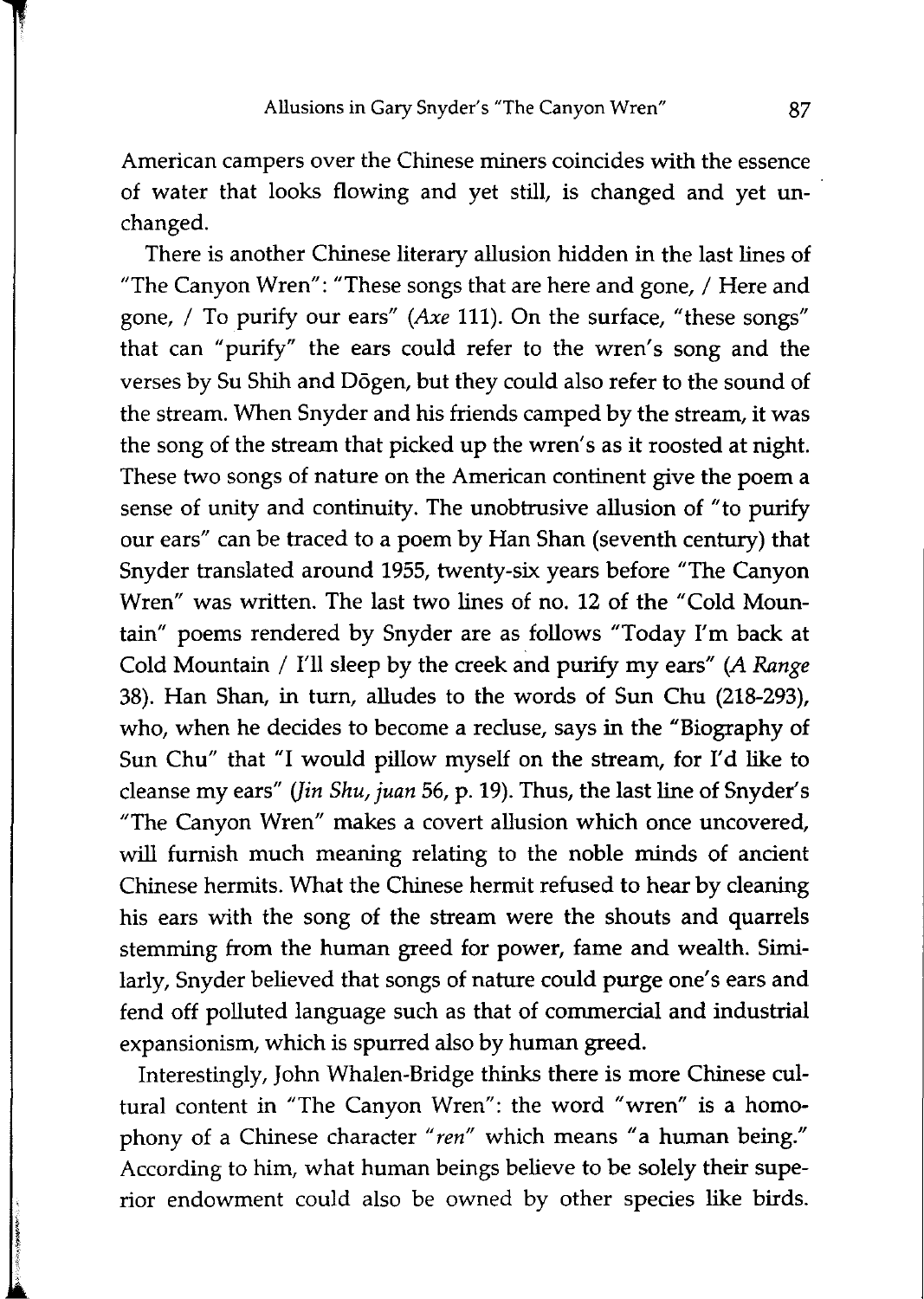Thus, Whalen-Bridge concludes, "The wren's song purifies our ears of the notion that our lively awareness, which we mistakenly call our humanity, is the singular, unique possession of human beings. Chinese workers, poets from various centuries, and birds all have this awareness, and it can be shared" (124). However, "wren" is not exactly a homophony for the Chinese character which means a human being. The pronunciation of the character sounds closer to "rein" or "reign" *(rein)* than to "wren" *(ren).* Furthermore, in order to illustrate Dōgen's idea that "To advance your own experience onto the world of phenomena is delusion," Snyder again employs the example of someone seeing a wren:

To see a wren in a bush, call it "wren," and go on walking is to have (selfimportantly) seen nothing. To see a bird and stop, watch, feel, forget yourself for a moment, be in the bushy shadows, maybe then feel "wren"—that is to have joined in a larger moment with the world. *(Place 179)* 

If in this passage the word "wren" is selected because it is the homophony for the Chinese character which means a human being, it would confuse the reader and would defeat the purpose. How could the "wren" mean a human being while it is precisely the "self important" obsession of a human being that one should liberate oneself from? In a similar vein, the wren in "The Canyon Wren" should not be an analogy of a human being as it is hinted at by Whalen-Bridge, for it is precisely the self that one should" forget" so that the human consciousness can merge into the song of the wren. Also, seeing the wren as an analogy of a human being is an exercise "to advance" one's "own experience onto the world of phenomena," an exercise denounced by Dōgen as a "delusion." Though Whalen-Bridge's concept of shared awareness appears to be pertinent to the theme of the poem, I think the seeming homophony of "wren" and the Chinese character is merely a coincidence and was not deliberately contrived by Snyder. It must have been a wren and not any other kind of bird that Snyder actually heard on the Stanislaus River.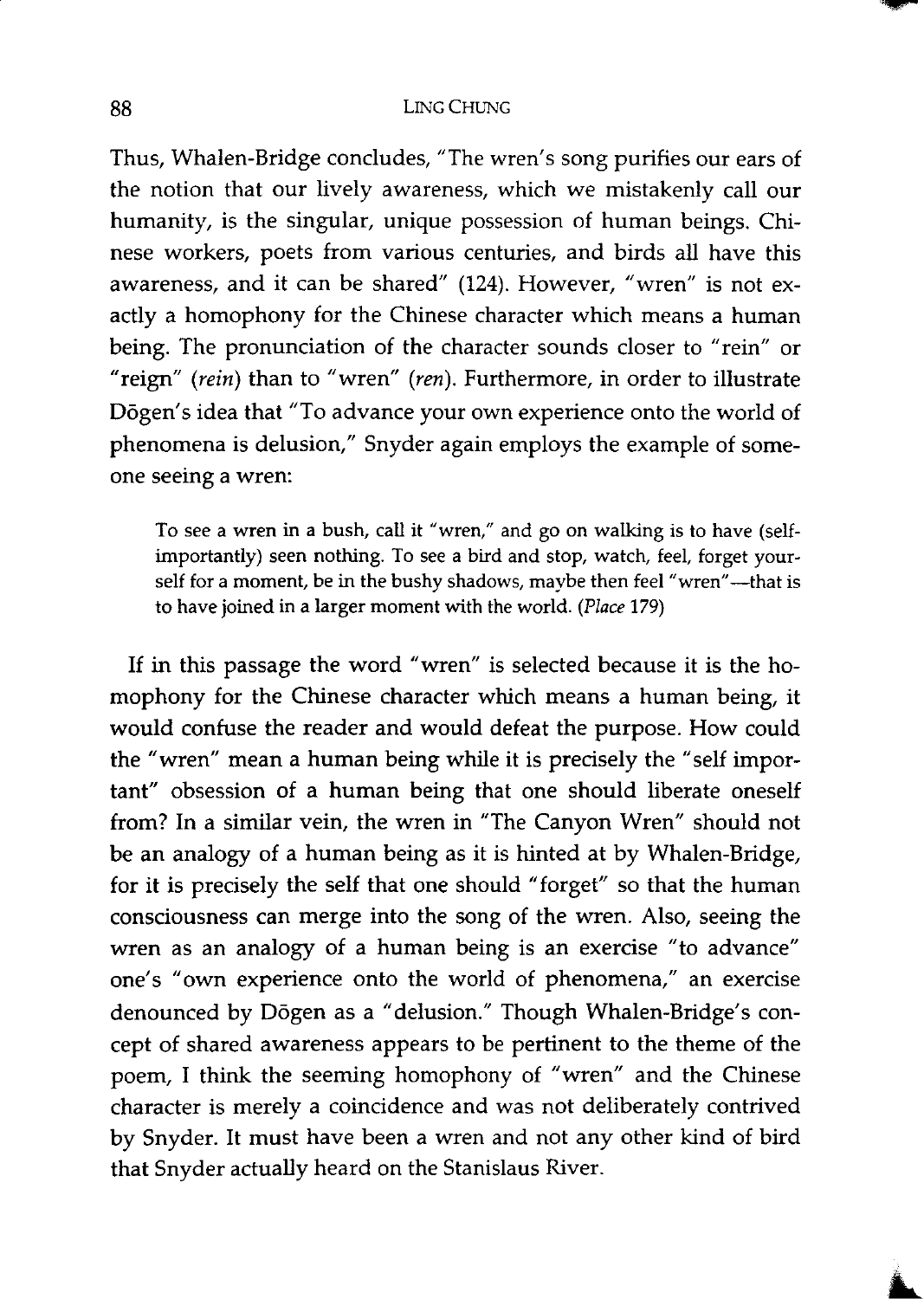The fact that "The Canyon Wren" is included in Section III of *Mountain and River Without End* shows that the poem was considered by . Snyder as an integral part of the epic scheme of the book. It seems for the purpose of integrating the poem into the whole, the postcript is removed to the endnotes and is shortened *(Mountains* 161). Both the imagery and theme of the poem echo the major ones in *Mountains and Rivers Without End.* The setting of the poem displays mountains and waters, the lofty mountain walls and the white waters in the canyon: "but we're swept on by downriver  $/$  [...]  $/$  rock walls straight up on both sides" *(Mountains* 90). Most poems in the book also portray mountains and waters, both those on the Turtle Island and those on Chinese landscape scrolls of the classical periods.<sup>6</sup> Behind the imagery of mountains and waters looms Snyder's complicated concept of Nature which incorporates Taoist, Zen Buddhist, American-Indian, ecological and other ideas. In his "Singing the Dyads: The Chinese Landscape Scroll and Gary Snyder's *Mountains and Rivers Without End,"* Antony Hunt studies this important concept of nature and terms it "the mountains-and-waters dyad" (33). Hunt points out that the imagery in many poems reminds one "of the interpenetration of the mountains-and-waters dyad. We feel the intense energy, the dance, and sheer rhythm of spirit moving in these lines" (33). Therefore, the landscape depicted in "The Canyon Wren" coincides with the key imagery and theme of the book.

Furthermore, the main human activity described in "The Canyon Wren" is a boat ride which echoes the opening imagery of the book. The boat is an important vessel in the grand scheme. A boat ride is also a frequently used metaphor for being delivered to an enlightened stage in Mahayana Buddhism. "Endless Streams and Mountains: *Ch'i Shan Wu Chin,"* the first poem of the book, starts with a scene of a river, a lake and hills in an ancient Chinese painting, and the mind of the persona participates in the boat ride among the mountains and waters painted on the scroll:

Clearing the mind and sliding in to that created space,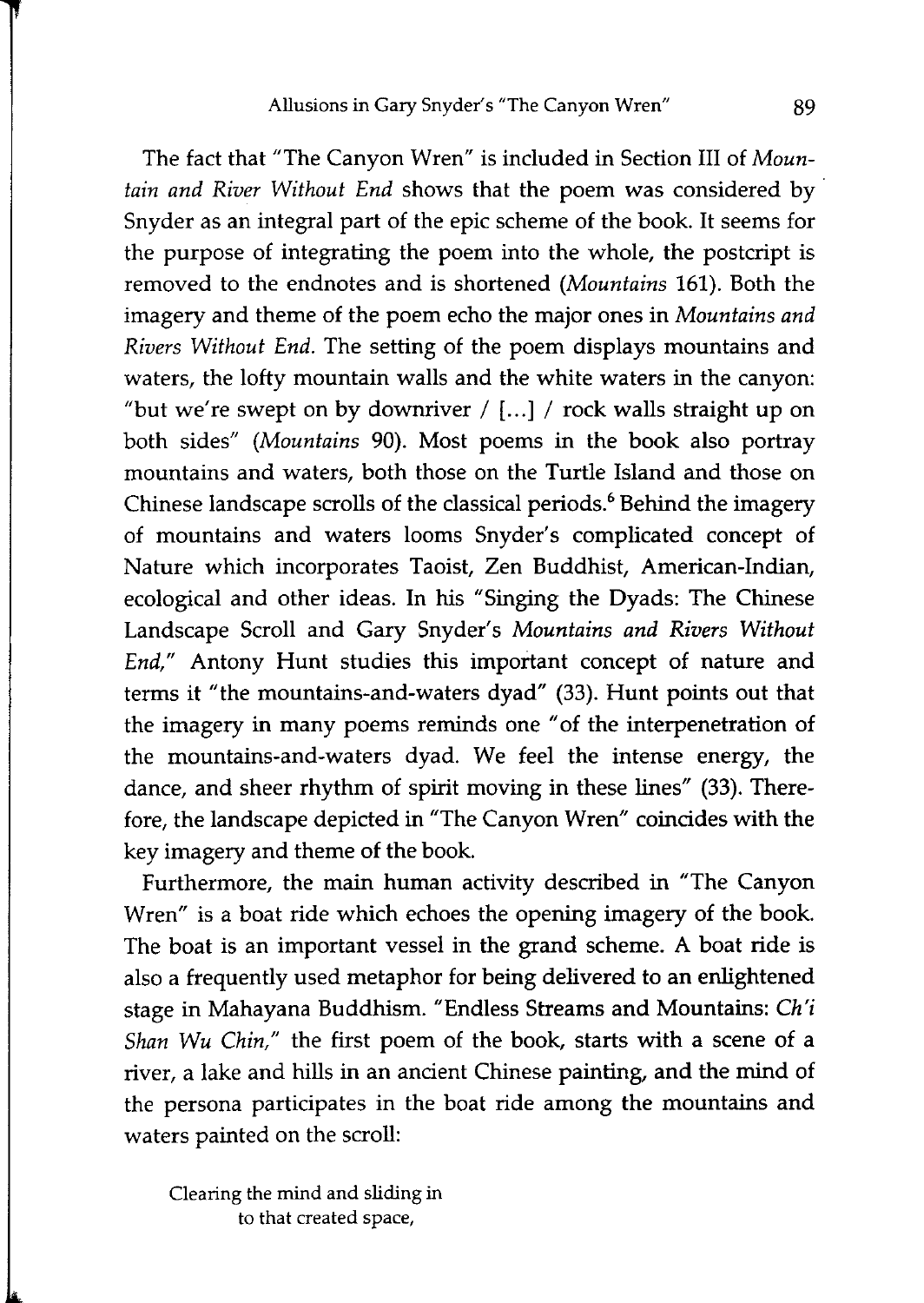a web of waters streaming over rocks, air misty but not raining. seeing this land from a boat on a lake or a broad slow river, coasting by. *(Mountains 5)* 

The persona in the boat is doing something similar to that in "The Canyon Wren": both are viewing and contemplating the landscape. Also, Leonard Scigaj associates this boat in "Endless Streams and Mountains: *Ch'i Shun Wu Chin"* with Dogen's boat which symbolizes a non-dualistic perspective on the self and on the universe:

In the very first stanza of the opening poem of *Mountains and Rivers Without End,* Snyder invites us to take a ride on his boat. Throughout all of the following poems of the volume, the artifice suggests that we experience Snyder's journeys from the perspective of Dogen's boat-ride, a ride where subjective and objective, absolute and temporal, language and social action, interconnect in perpetual nondualistic birth. (129-30)

In fact, the boat ride imagery is foregrounded in several poems in the book such as "Boat of a Million Years" (39) and" Afloat" (130-32). Just like the boat ride in "The Canyon Wren," both boat ride experiences not only enable the persona to feel profoundly the non-dualistic unity with nature, but teach him to widen his perspective in order to achieve enlightenment. In a word, "The Canyon Wren" embodies both the major theme of the mountains-and-waters dyad, and key images such as the boat ride, which are exactly the focuses of the grand scheme. Furthermore, the meaning of the poem is enriched by the illuminating Far Eastern visions on the essence of the water. In the poem, Snyder fuses twentieth-century ecological concerns for a river<sup>7</sup> in northeastern America with metaphysical visions from the Far East so that diverse ways of perceiving the water are presented whether it is turbulent, tranquil, slow moving or still. As a result, the complexity and multiplicity pertaining to the essence of things could be unraveled. Here is an apt example to illustrate how Far Eastern concepts and poetic images of the northern American landscape are to be joined so that a richness of multiculturalism and depth of meaning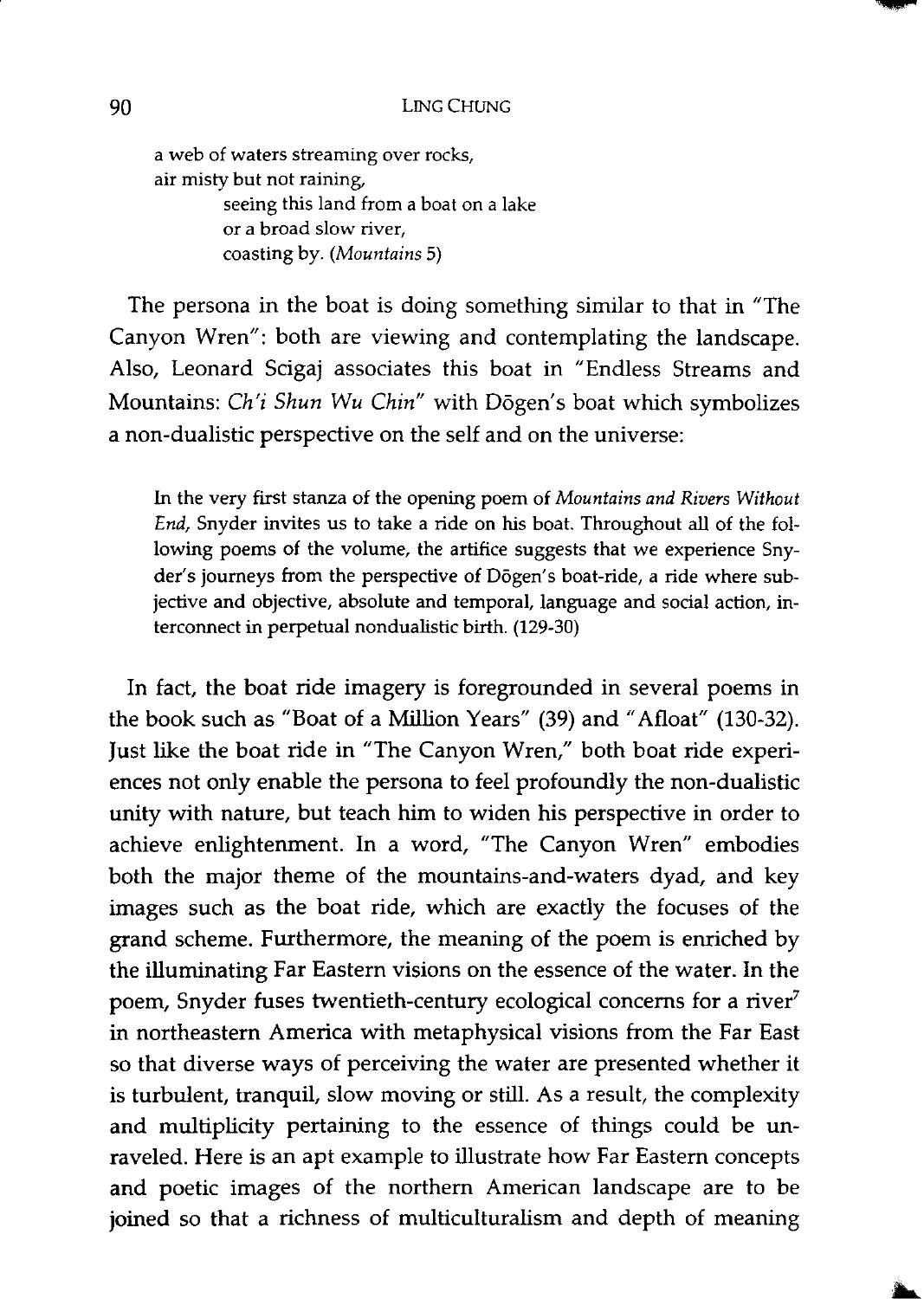can be achieved. Also, an apt example to show that Snyder is so wellread in Asian literatures that he can employ and integrate the allusions and make them part of English literary traditions.

> Hong Kong Baptist University

## **NOTES**

<sup>1</sup>"The Canyon Wren" appears in three of Snyder's poetry collections: Axe Han*dles* (1983), *Mountains and Rivers Without* End (1996) and *Gary Snyder Reader: Prose, Poetry, and Translations* 1952-1998 (1999). The version in *Mountains and Rivers Without End* differs slightly from the other two.

 $2$ The New Mellones (Melones) Dam's embankment was completed in Nov. 1978, and the initial filling of the reservoir occurred in 1983. The passage that Snyder and the Katzes rafted through must be under the water of the reservoir after 1983. The Dam is located about 110 miles east of San Francisco, covering an area of 12,500 acres, and built mainly for the purpose of flood control and electricity generation.

 $3$ The southeast canyon wall forms the northern end of the 1865 foot high Peoria Mountain and the left abutment of the New Mellones Dam. The northwest canyon wall is the southern end of Bostick Mountain, elevation 1814 feet, and the right abutment of the dam. Both sides of the canyon slope toward the river at an average of 38 degrees from horizontal.

<sup>4</sup>The rapids Bai-bu Hong are located near Xu Zhou in today's Jiang-su Province in southeastern China; the rapids are part of Si Shui River.

<sup>5</sup>The China Camp is located "camp 9 to Parrott's Ferry" (Axe 112). At present, the camp should be under the water of the north corner of the New Mellones Dam, where the bridge of the Parrotts Ferry Road is.

 $6$ The imagery of mountains and waters appears in almost all poems in the book with the exceptions of "The Blue Sky" (40-44) which consists of Buddhist chants, and "The Market" (47-51), "Ma" (57-60) and "Instructions" (61), poems about human life.

 $78$ efore the completion of the Dam, there were concerns over the damage it would do to culture and the environment. The controversy focused on the loss of a popular stretch of recreational white water, inundation of archeological sites, and flooding of the West's deepest limestone canyon.